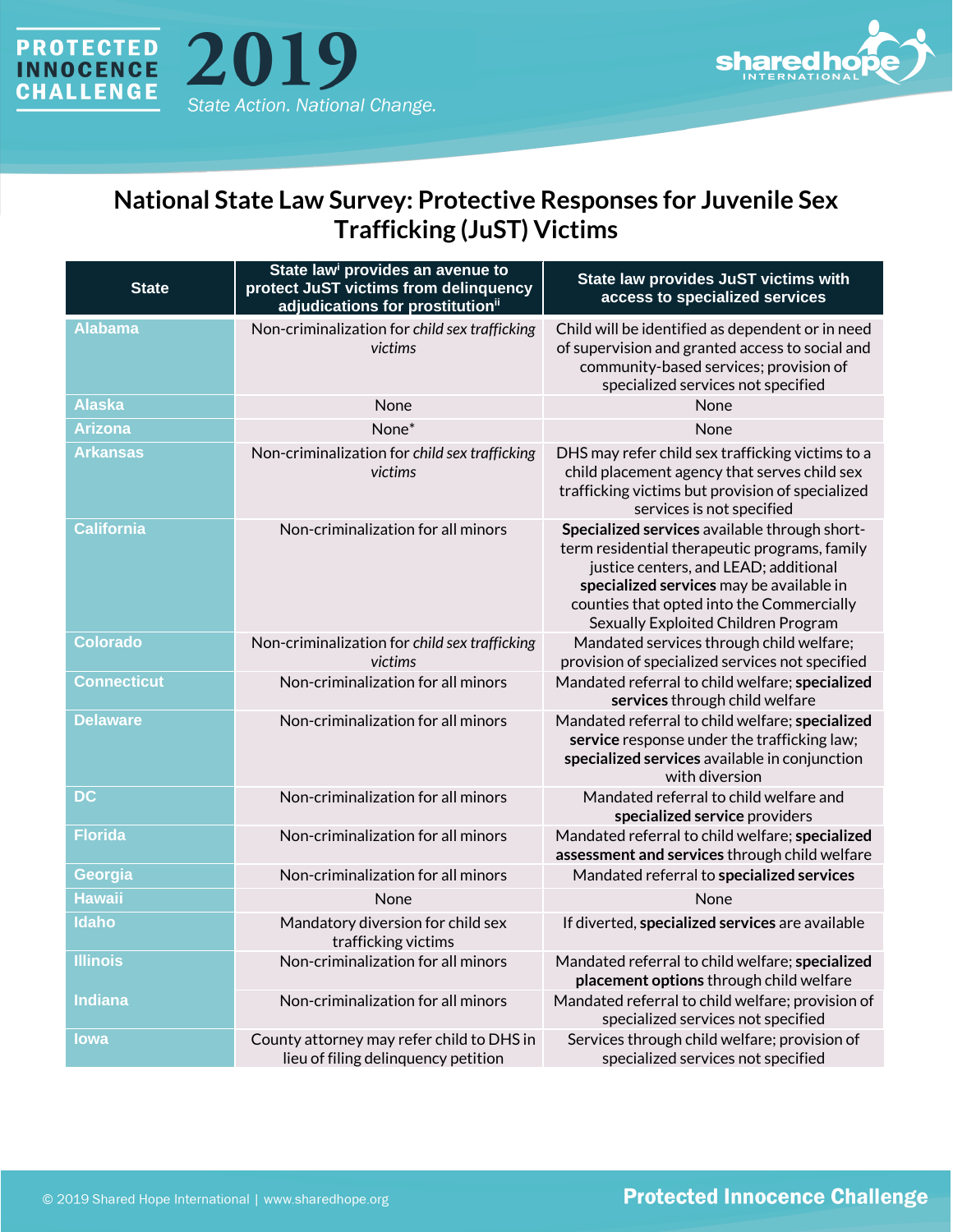| <b>Kansas</b>         | None                                                                                                                            | Mandated referral to DCF; specialized<br>assessment and services through DCF and<br>secure staff facility                                                                  |
|-----------------------|---------------------------------------------------------------------------------------------------------------------------------|----------------------------------------------------------------------------------------------------------------------------------------------------------------------------|
| <b>Kentucky</b>       | Non-criminalization for all minors                                                                                              | Mandated referral to child welfare; specialized<br>services through child welfare                                                                                          |
| Louisiana             | A child in need of care shall not be<br>committed to DPS; informal adjustment                                                   | Mandated referral to child welfare; specialized<br>services through child welfare, safe houses, and<br>informal adjustment                                                 |
| <b>Maine</b>          | Non-criminalization for all minors                                                                                              | None                                                                                                                                                                       |
| <b>Maryland</b>       | None*                                                                                                                           | Specialized services through regional<br>navigators                                                                                                                        |
| <b>Massachusetts</b>  | Diversion based on presumption that a care<br>and protection petition or a child in need of<br>services petition shall be filed | Specialized services through child welfare                                                                                                                                 |
| <b>Michigan</b>       | Non-criminalization only for minors under<br>16; presumption of coercion for 16+                                                | Mandated referral to DHHS; specialized<br>services through DHHS                                                                                                            |
| <b>Minnesota</b>      | Non-criminalization for all minors                                                                                              | Specialized services through regional<br>navigators                                                                                                                        |
| <b>Mississippi</b>    | Non-criminalization for all minors                                                                                              | Specialized services through child welfare                                                                                                                                 |
| <b>Missouri</b>       | None                                                                                                                            | Mandated referral to DSS and DJJ; provision<br>of specialized services not specified                                                                                       |
| <b>Montana</b>        | Non-criminalization for all minors                                                                                              | State must provide specialized services                                                                                                                                    |
| <b>Nebraska</b>       | Non-criminalization for all minors                                                                                              | Mandated referral to DHHS; provision of<br>specialized services through child welfare                                                                                      |
| <b>Nevada</b>         | Non-criminalization for all minors                                                                                              | Specialized services through child welfare or<br>an agency contracted by child welfare                                                                                     |
| <b>New Hampshire</b>  | Non-criminalization for all minors                                                                                              | None                                                                                                                                                                       |
| <b>New Jersey</b>     | Permissive diversion                                                                                                            | Trafficking victimization taken into account<br>when deciding whether to grant diversion;<br>access to services; provision of specialized<br>services not specified        |
| <b>New Mexico</b>     | Non-criminalization for all minors                                                                                              | Child certified as trafficking victim may receive<br>services through the state; provision of<br>specialized services not specified                                        |
| <b>New York</b>       | Permissive conversion to PINS                                                                                                   | Specialized services through diversion                                                                                                                                     |
| <b>North Carolina</b> | Non-criminalization for all minors                                                                                              | Mandated referral to DSS; provision of<br>specialized services not specified                                                                                               |
| <b>North Dakota</b>   | Non-criminalization for all minors                                                                                              | Presumption of being a child in need of<br>services, which operates as a referral to<br>services through child welfare; provision of<br>specialized services not specified |
| Ohio                  | Permissive diversion                                                                                                            | Court may order specialized services in<br>conjunction with diversion                                                                                                      |
| <b>Oklahoma</b>       | Non-criminalization for child sex trafficking<br>victims                                                                        | Mandated referral to DHS; provision of<br>specialized services not specified                                                                                               |
| <b>Oregon</b>         | None*                                                                                                                           | None                                                                                                                                                                       |
| <b>Pennsylvania</b>   | Non-criminalization for child sex trafficking<br>victims                                                                        | DHS is required to coordinate the provision of<br>specialized services for all sexually exploited<br>children                                                              |
| <b>Rhode Island</b>   | Non-criminalization for all minors                                                                                              | Presumption of abuse or neglect, which<br>operates as a referral to services through child                                                                                 |